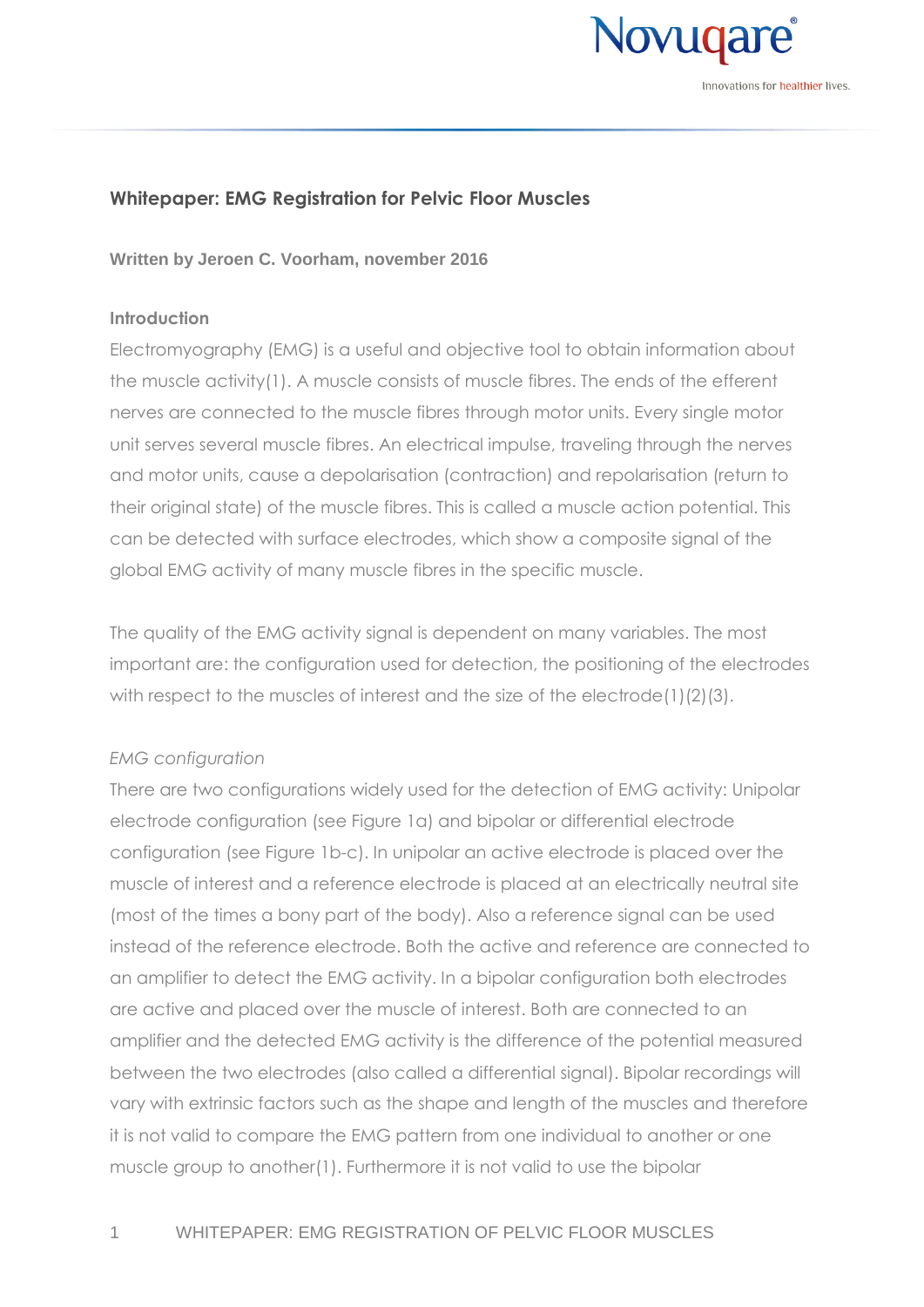

configuration over multiple muscles (so placing one electrode at one muscle and the other electrode at another muscle, see also see [Figure 1c](#page-1-0)).

The unipolar configuration does not have these significant limitations. So for unipolar recordings it is valid to make a comparison between different muscles and different individual[s\(1\).](#page-6-0)



<span id="page-1-0"></span>*Figure 1: Electrode configurations*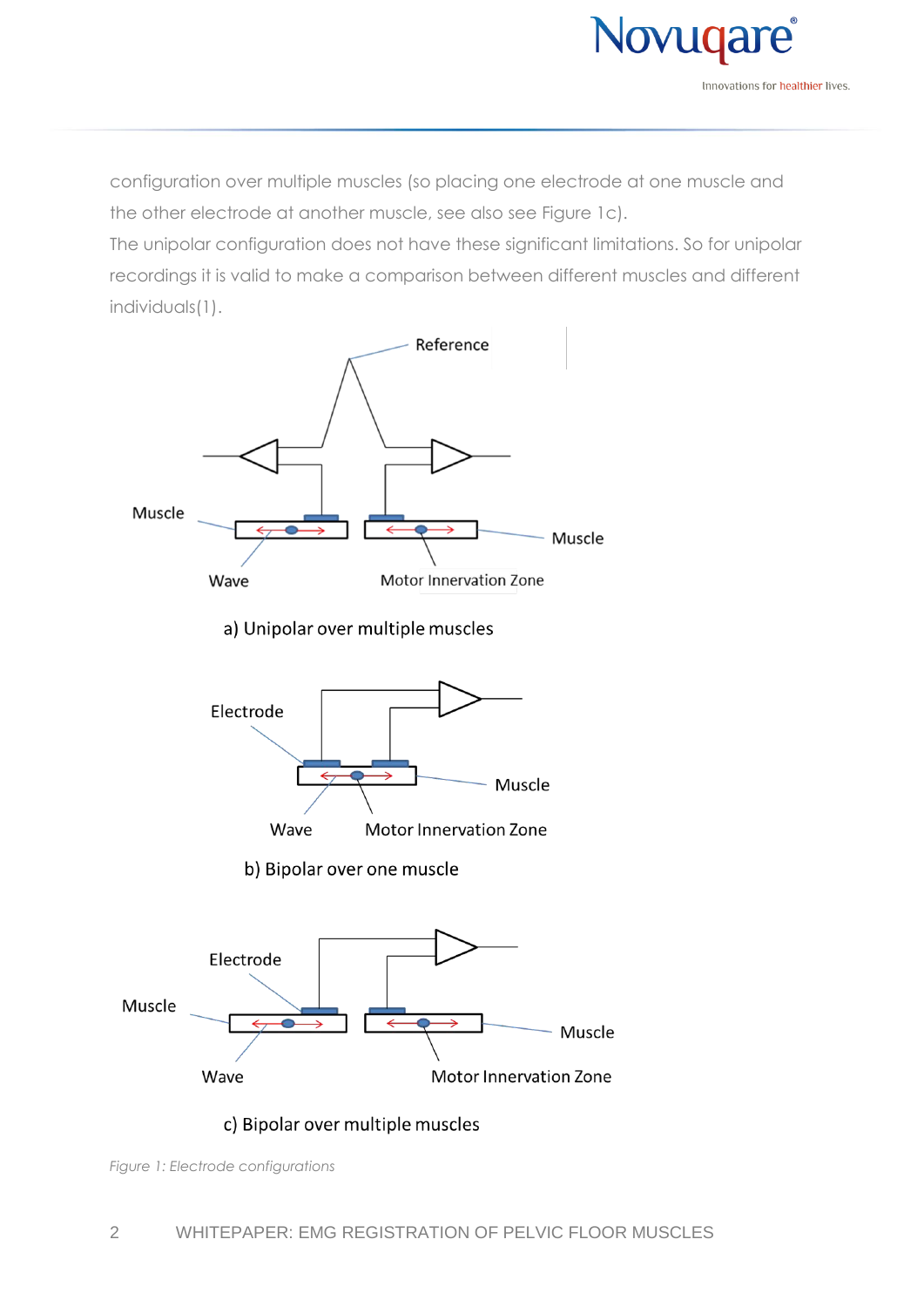

## *Position of electrode*

For both configurations it is important to place the active electrode(s) as close to the muscle of interest as possible. In bipolar configuration it is furthermore important to place the electrode in line with the direction of the muscle fibres. Furthermore, a bipolar configuration is only valid if it is used over one single muscle. If the two electrodes are placed at different muscles or muscles sides, the resulting recording cannot be seen as valid EMG activity of either of the muscles or as a valid average EMG activity of these muscles.

To perform reliable repetitive measurements it is furthermore important that the electrodes are (re-) positioned at the same location with respect to the muscle.

#### *Electrode size*

The size of the electrode also influences the quality of the signal. The larger the electrode surface, the more sensitive it is for cross-talk from surrounding muscles, which could lead to misinterpretation of the presented EMG activit[y\(2\)\(2\).](#page-6-2)

## **EMG for pelvic floor muscles**

In pelvic floor therapy EMG is used to evaluate the neuromuscular function of the pelvic floor muscles (PFM) and to provide biofeedback during strength or coordination trainin[g\(2\).](#page-6-2) This is mostly done with an intravaginal or intra-anal probe with surface electrodes for the registrations. The probes vary in size and shape. In literature it was found that, the larger the recording probe, the larger the output force of the PFM. This suggests that the PFM react to the presence of a (large) probe. An optimal recording device should be as least invasive as possible to overcome this limitatio[n\(9\).](#page-6-3)

To use the EMG activity as a clinical outcome, predictor or measure of success or progress, the measurement needs to be reliable and valid. Reliability is confirmed with good test-retest between trials or even better between days and intra- and inter-rater reliability. Validity is the degree to which evidence and theory support the interpretations of the measurements. Mostly, this is done by using other validated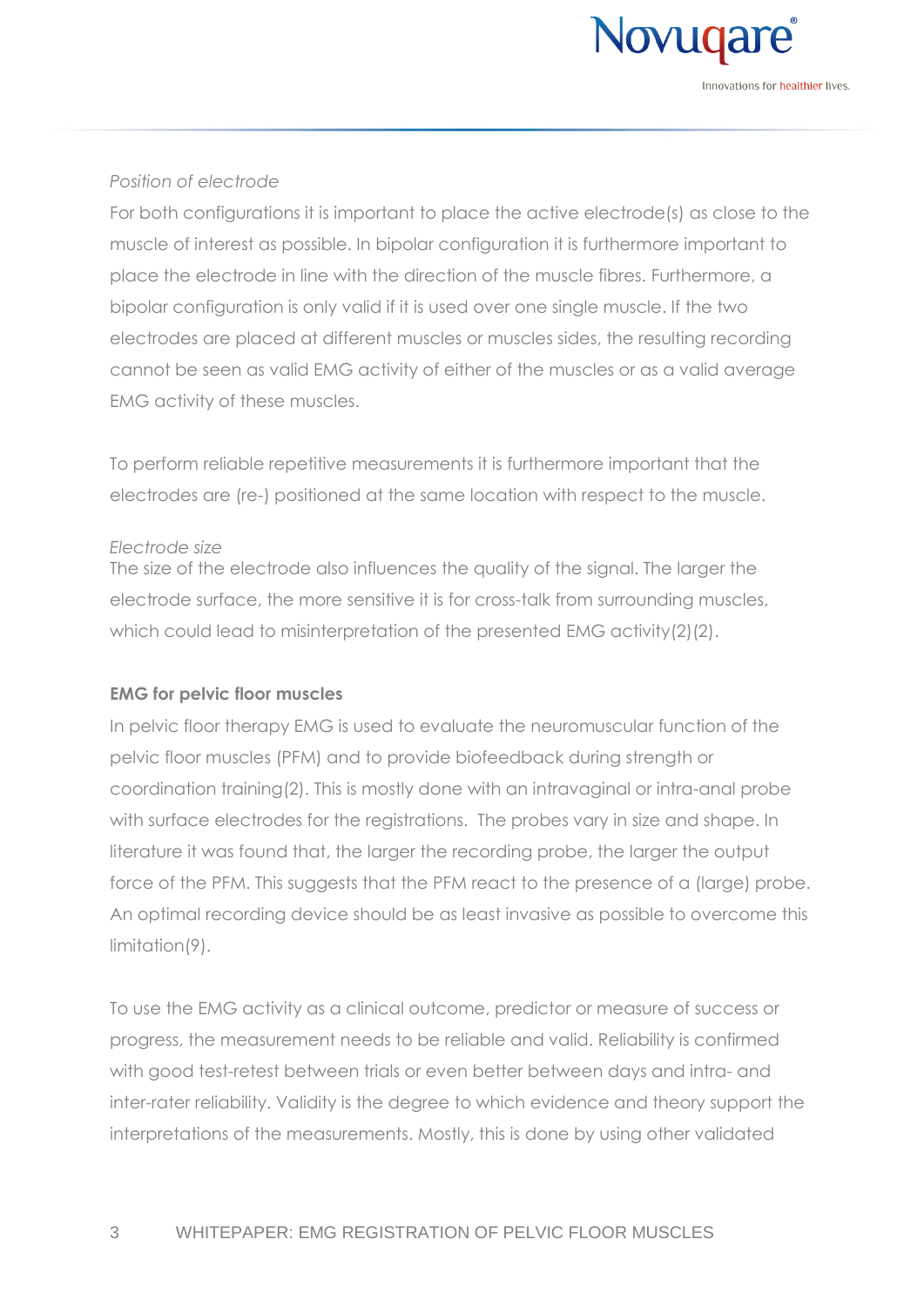

measurement tools to confirm the findings. Commonly used tools are ultrasound and MRI. The relationship between reliability and validity is shown in [Figure 2.](#page-3-0)



<span id="page-3-0"></span>*Figure 2: Relationship between reliability and validity*

# **Reliability**

In literature, some authors found good reliabilities for bipolar EMG probes for the pelvic floor. Thorp et al. performed a test-retest with 5 nulliparous premenopausal asymptomatic women [\(6\).](#page-6-4) Thompson et al. used 8 premenopausal or using hormonal replacement therapy asymptomatic women with 0 to 3 parity for thi[s\(7\).](#page-6-5) Glazer et al. performed a test-retest on 37 volunteer[s\(8\).](#page-6-6) This population was a mix of asymptomatic and symptomatic women with 0 to multiple parity, most of them with multiple dysfunctions. The mixed population makes the results difficult to interpret. It should be also noted that comparison across these studies is impossible as they have used different probes and subjects performed different tasks.

Auchlincloss et al. state that these significant limitations (mixed populations and the use of bipolar configurations) could have led to misinterpretations of the reliabilities. Also the placement and replacement is questionable according to them. Auchlincloss et al. also performed a test-retest with 10 asymptomatic nulliparous women. They conclude that, although it is acceptable to use the Femiscan and Periform as a biofeedback tool for training purposes, it is not recommended for the use to make between subject comparisons or to use as an outcome measure between-days when evaluating PFM, because the test-retest reliability was poo[r\(3\).](#page-6-1) The MAPLe uses a unipolar configuration. The test-retest reliability for the MAPLe,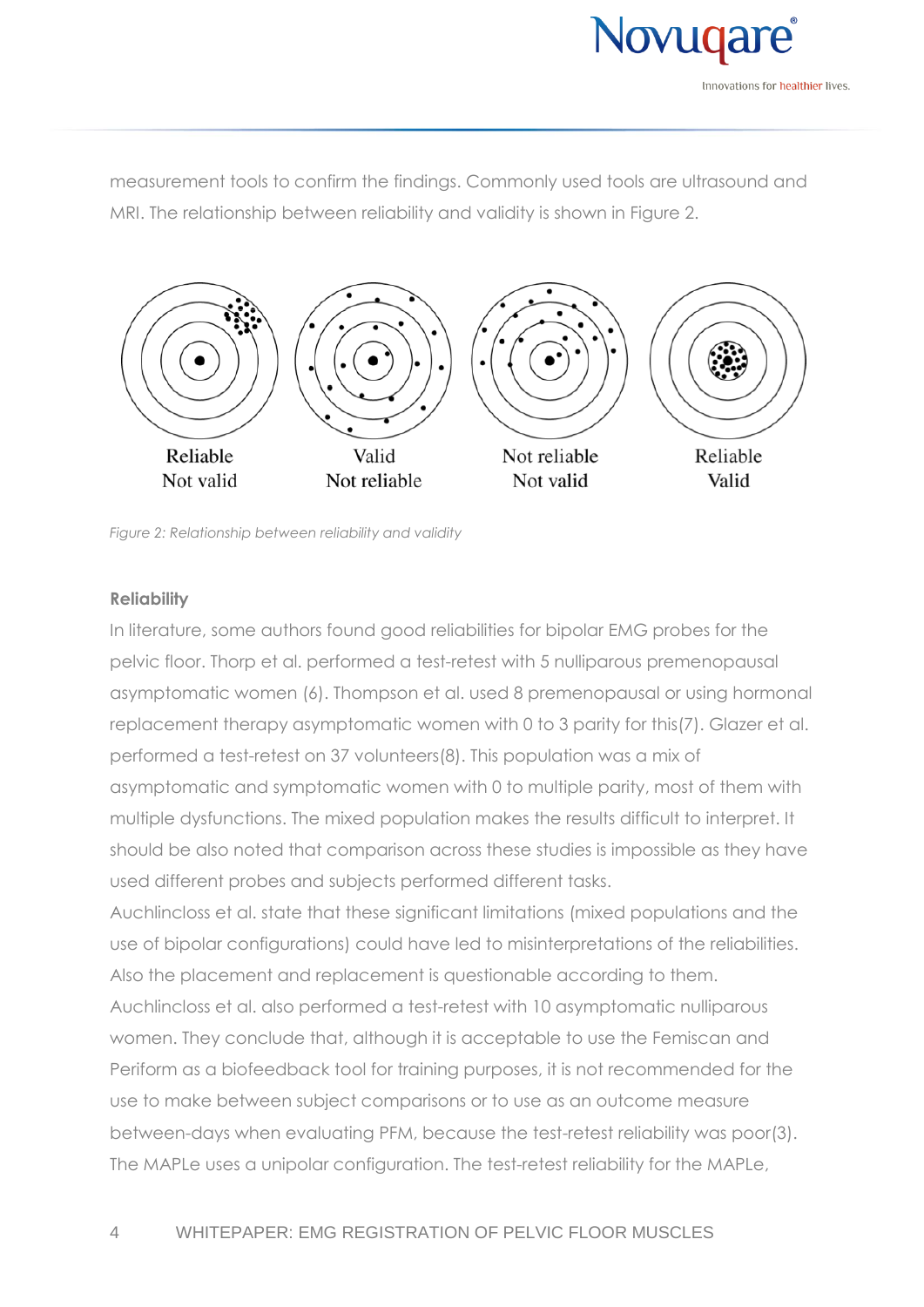

done with 20 volunteers divided in 4 different groups (men, women nulliparous premenopausal and parous pre- and postmenopausal) performing 3 different tasks (rest, maximal voluntary contraction and endurance), was rated moderate to excellent. Literature furthermore shows that the MAPLe is capable of differentiating between individual muscles within the groups and to detect significant differences between the groups [\(5\).](#page-6-7)

#### **Validity**

Almost all commercially available probes have large electrodes, which are in circumferential or longitudinal direction and have large detection surfaces. When positioning these probes in the vagina or anal canal, these electrodes cover multiple muscles on multiple sides or different depths or the electrodes are even placed above the muscles of interes[t\(2\)\(3\)](#page-6-2)[\(4\).](#page-6-8) Also the placement and replacement could be an issue because there is no fixed location for the depth or orientation. The acquired EMG activity is therefore a composed signal from various muscles. Furthermore, the large electrode surface makes most probes sensitive for cross-talk. Besides this, they are used in a bipolar configuration. This results either in one differential signal between the left side and the right side of the pelvic floor (in case of two longitudinal electrodes) or one differential signal between the superficial and deeper parts of the pelvic floor (in case of two circumferential electrodes). This is not a valid measurement method and can be likened to placing an electrode on the left bicep and one on the right bicep during a task to record a differential EMG signal from the biceps muscl[e\(3\).](#page-6-1) Thus it is not valid to qualify the differential signal as EMG activity of the pelvic floor.

The MAPLe is the only commercially available probe which is used in a unipolar configuratio[n\(5\).](#page-6-7) This makes the MAPLe valid for comparison between other muscles and between individuals. Furthermore, the location of the electrodes is validated in MRI and 2D and 3D ultrasound. The results show that the single electrodes are located nearest to the individual muscles of the pelvic floo[r\(5\).](#page-6-7) Also, the MAPLe has small electrode surfaces, making it less sensitive for cross-talk. Besides this, the size of the probe (15mm in circumference) is chosen to be as minimally invasive as possible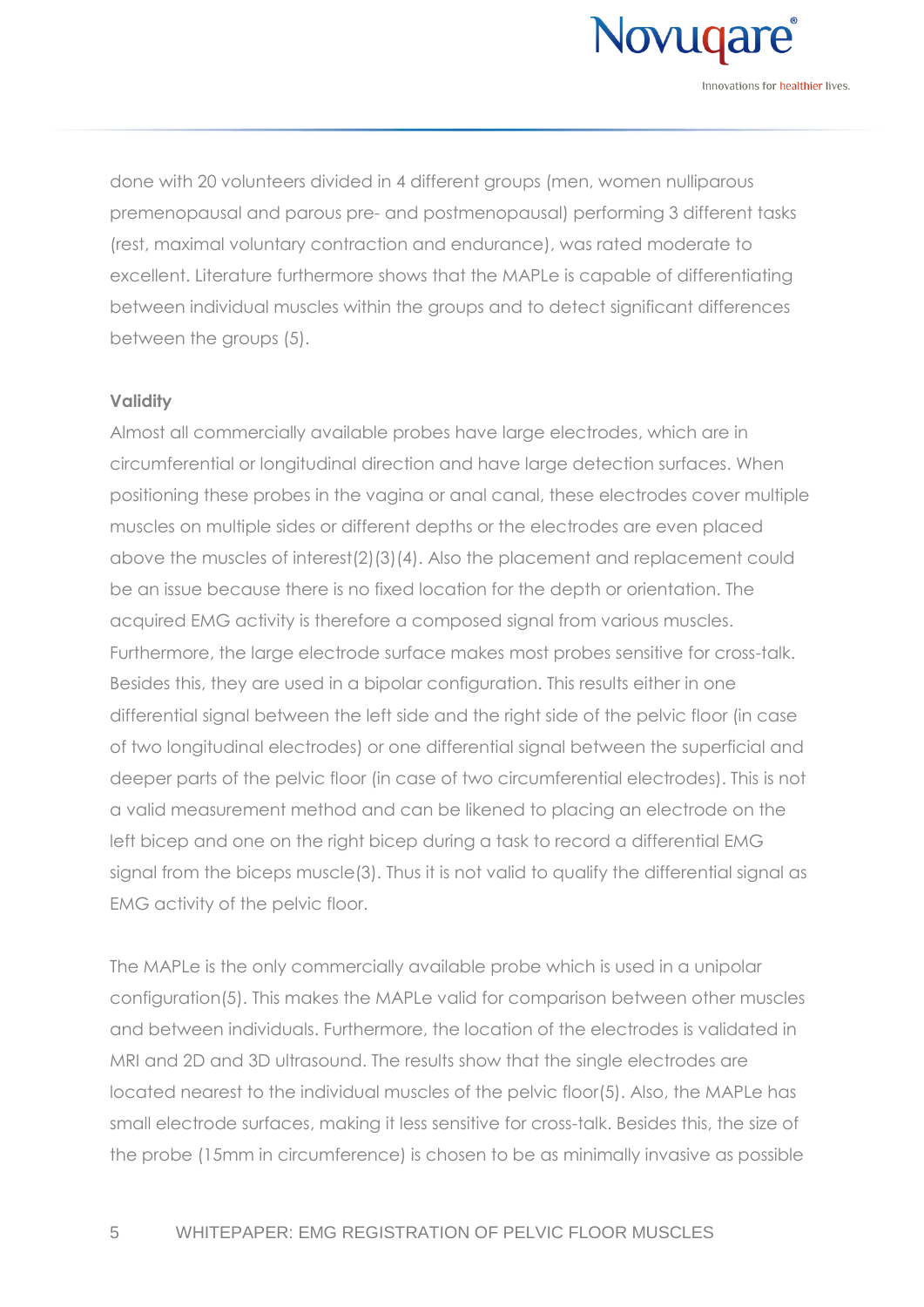

to prevent a reaction of the PFM to the presence of the probe. Also, the MAPLe has a standard location for orientation and depth, assuring an optimal placement and replacement of the probe.

In 250 asymptomatic volunteers, divided in 4 different groups (men, women nulliparous premenopausal and parous pre- and postmenopausal) performing 3 different tasks (rest, maximal voluntary contraction and endurance), the MAPLe could differentiate between individual muscles within groups and found significant differences between individual muscles between the groups within and between task[s\(5\).](#page-6-7) These outcomes are in line with other literature, stating that gender, parity, menopause and performed task influence the (EMG of the) PFM. Furthermore the anatomy and recent insights in innervation of the pelvic floor underline these finding[s\(10\).](#page-6-9)

In a recently published article, the MAPLe was used in the diagnosis and treatment of women suffering from the overactive bladder (OAB) syndrome. The study shows the effect of biofeedback assisted pelvic floor muscle therapy after nine weeks of treatment. In 50 symptomatic women it is shown that there are changes in individual PFM, measured with the MAPLe which are relevant and can be related to symptom reductions. The local changes in EMG of the individual muscles are confirming the restoration of the guarding reflex, which is an important mechanism for the suppression of urg[e\(11\).](#page-6-10)

The findings in these two studies support the validity of the MAPLe.

# **Conclusion**

Commercially available bi-polar EMG probes are not valid to use as a comparison between different sessions within patients and comparison between patients. Besides this, the electrodes of these probes cover multiple muscles, making the resulting differential signal invalid and unfitted for any comparison.

On the contrary, the electrodes of MAPLe are located nearest to the individual muscles of the pelvic floor and capable of differentiating between these muscles. Research shows that it is proven to be reliable and valid. This makes it possible to make a comparison of EMG activity of individual muscles within and between patients.